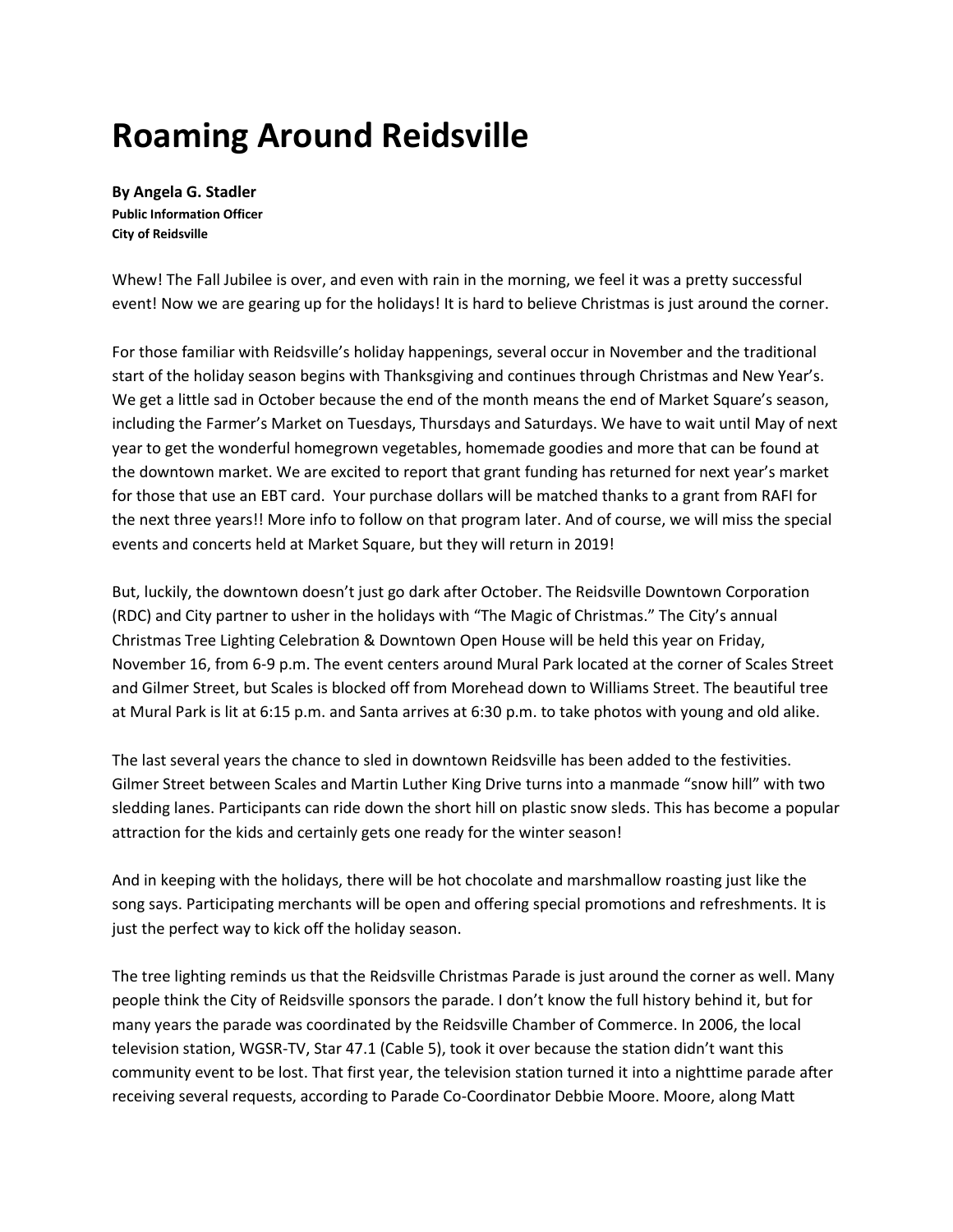Smith, also of WGSR-TV, have been planning and coordinating the parade for the past 13 years. The dates have changed over the years too. Traditionally it was held the Saturday after the tree lighting. Two years ago the television station opted to move the parade to the Thanksgiving Day weekend. This year the Christmas Parade will be held the Sunday before Thanksgiving. Mayor Jay Donecker, on behalf of the Reidsville Downtown Corporation and Reidsville Chamber of Commerce, requested the television station find a different date because the Saturday of Thanksgiving weekend is "Small Business Saturday." The logistics of having merchants open on this day but closing the street for the parade were problematic at best.

To accommodate the request, Moore explains that the only other date available to get floats, etc. for the parade was a Sunday. Several nearby cities, such as Burlington, NC and Martinsville, Va., already hold their parades on the Saturday before Thanksgiving. Many towns, like nearby Danville, Virginia, do have their parade on a Sunday, but this will be new to Reidsville. "We will see how it works out and then reassess as we need to," said Moore. The parade also will return to the daytime hours not only due to safety concerns associated with nighttime parades but also to accommodate churchgoers' schedules.

As a former pastor himself, Matt Smith knows how important it is not to interfere with church services on Sunday. He said he chose 4 p.m. for the start of the parade because it allows many to go to morning worship, get that big Sunday lunch under their belts and then get ready for the parade whether you are planning to participate or just watch. And some might still be able to make evening worship services as well.

Coordinating this annual parade is a lot of hard work, but it is a labor of love for Smith and Moore. "This is our gift to our local community," Smith stressed, "and we enjoy doing it."

Therefore, the 2018 Reidsville Christmas Parade will be held beginning at 4 p.m. on Sunday, November 18 – the Sunday before Thanksgiving Day. This year's theme is "Bells Will Be Ringing". Traditionally the parade averages about 75 to 100 entries, according to Moore, and they hope that this year is no exception. One big mystery still remains at least at the time this article was written. Who will be the Grand Marshal? That is still to be announced, but we know who will be at the end of the parade as usual, Santa Claus!

Are you interested in being a parade entry? You can email [reidsvilleparades@gmail.com](mailto:reidsvilleparades@gmail.com) and an application will be sent to you. Applications are also available at WGSR-TV on Gilmer Street in downtown Reidsville and at the Reidsville Chamber of Commerce office at 140 South Scales Street. The deadline for entries is November 9, according to Smith. So, everyone needs to get those entries in soon!

The final holiday happening offered by the City of Reidsville that I'm aware of (for now) is the Holiday Market Event held at the City-owned Penn House, located at 324 Maple Avenue. Sponsored by Running Pine Herb Farm & Friends, the market is open free to the public. It will feature a variety of arts and crafts, including wooden bowls, wreaths, fiber art, jewelry and more. There will also be baked goods, jams and jellies as well. Get some of that Christmas shopping done early on Saturday, December 1, from